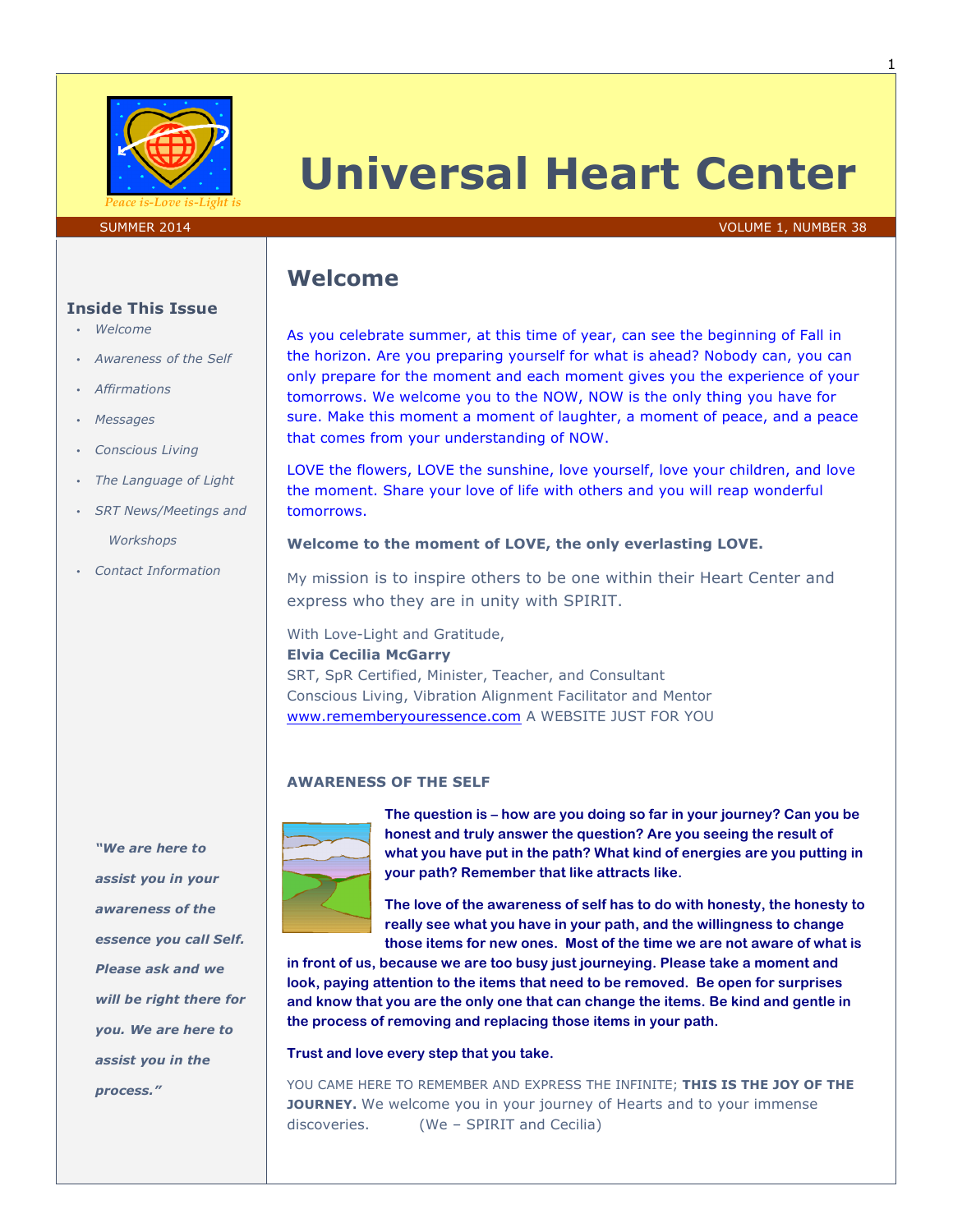### **Affirmations**

**Know that every word you say is full of power. You are a creator. On that note, please consider these statements below and if they touch your heart, make them yours.**

- Ø **I LOVE my parents.**
- Ø **I LOVE my life.**
- Ø **I LOVE the wind.**
- Ø **I LOVE the sun.**
- Ø **I LOVE Summer.**
- Ø **I LOVE my experiences.**
- Ø **I LOVE my love.**
- Ø **I LOVE my profession.**
- Ø **I LOVE money.**
- Ø **I LOVE ME.**

Let us talk heart to heart, always knowing who we are and remembering that we have different points of view. Let us recognize that we live on the same planet and that we are ONE RACE-THE HUMAN RACE, experiencing life IN THIS UNIVERSE.

# **DANCE**

What is the dance? The dance is the thoughts that you create according to what you are experiencing now. These thoughts create energy that attracts the dance of the moment.

Remember that we all dance and we dance to our own beat. The dance has to do with your thoughts. Take a breath and absorb this knowledge in your Beingness. This knowledge will set you free.

Now are you ready to dance the dance of awareness, the dance of freedom, the dance of love, the dance of balance? It is time to listen, it is time to stop the old music and play the new music, this is the music of transformation and the music that creates the happiness and peace that you have been searching.

The secret of the dance has been revealed and now you know how to change your dance, the dance of expression, the dance of beauty and the dance of bountiful.

REMEMBER YOUR ESSENCE AND REMEMBER TO DANCE TO THE MUSIC OF YOUR CHOICE!

# **LANGUAGE OF LIGHT**

-----

**The way I see things is in vibration. The vibration is translated to my brain into words, and shapes. SPIRIT has named this process the Language of Light**



**This name of the drawing is DIAMOND LIGHT; every word has its own vibration, and every vibration has its own form.**

2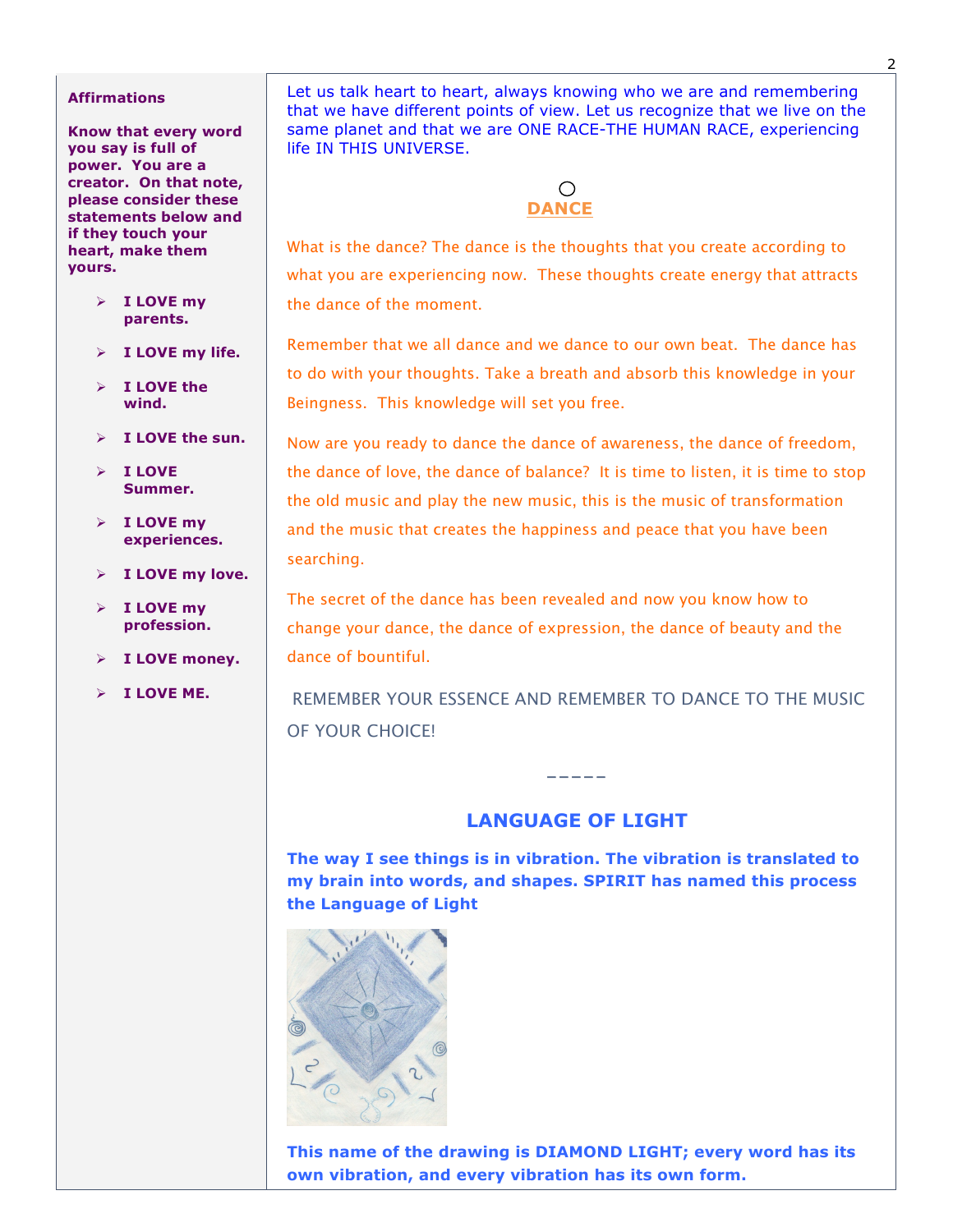### **Conscious Heart Awareness**.



*"Open the door to your heart center and allow yourself to fly and be free.*



**HOLD YOURSELF IN THE PALM OF YOUR HAND AND SEND YOURSELF LOVE.** 

Conscious mind awareness is the open communication that you have with self.

Personal integrity is the key that opens the communication about any subject that you are willing to converse. Recognize that you may have beliefs about the subjects at hand, ask for guidance in clarifying and removing the beliefs, so you can be

in conscious heart awareness.

You are a being of love; your conscious heart knows that. Let the love be the star that guides you to express your conscious heart awareness. You are the gift and the gifted. You are the light that shines bright as a star; you are the perfect expression of Source.

The conscious heart awareness is the communication with your own source, the source that knows you. The source that can bring the joy that you have been waiting to feel. Can you give yourself this gift? The gift of conscious heart communication.

Today is the day, we only have the now, and now is the moment for this deep communication of conscious heart awareness. Let your heart speak of conscious awareness and listen, really listen. May the Joy of your heart be the best friend to you and your life. This is what I called Conscious Heart Awareness.

The Joy of this grand communication is yours, be in the moment of the Joy.

### **IN TRUTH – LOVE - FREEDOM**

Conscious Heart Awareness is a process of loving yourself so deep that you speak your truth at all times. REMEMBER, YOU ARE A PERFECT BEING having A PHYSICAL EXPERIENCE.

With love, Cecilia



# **Be a mentor of Hearts.**

Listed here are some of the books that have touched the Heart of many. If you have a suggestion for books please e-mail me and I will post it in the next newsletter.

- 1. The book that is in your heart Author YOU
- 2. Love without end by Glenda Green
- 3. A course in Cosmic Consciousness by Walter Russell
- 4. THE KEYS of JESHUA by Glenda Green

3